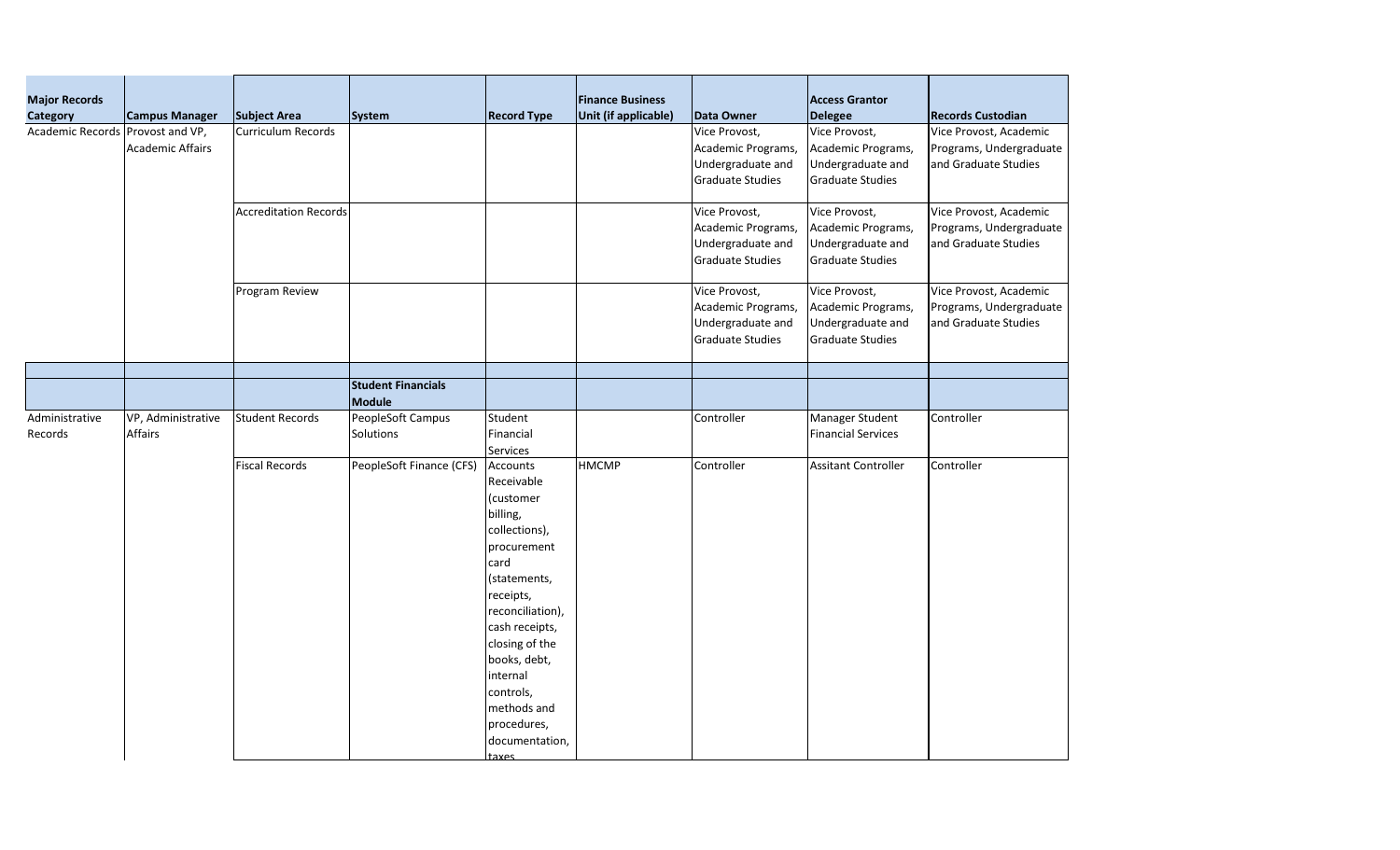|             |                 | <b>Fiscal Records</b>       | <b>OBI</b>                      | Financial<br>Reports                          | <b>HMCMP</b> | Controller                          | <b>Assitant Controller</b>                             | Controller                                |
|-------------|-----------------|-----------------------------|---------------------------------|-----------------------------------------------|--------------|-------------------------------------|--------------------------------------------------------|-------------------------------------------|
|             |                 | <b>Fiscal Records</b>       | CashNet                         | <b>Student Tuition</b><br>and Fee<br>Payments |              | Controller                          | Manager Student<br><b>Financial Services</b>           | Controller                                |
|             |                 | <b>Budget Records</b>       |                                 |                                               |              | <b>Budget Director</b>              | <b>Budget Director</b>                                 | <b>Budget Director</b>                    |
|             |                 | <b>Accounts Payable</b>     |                                 | Vendor and                                    |              | Director of Contracts, Supply Chain |                                                        | Director of Contracts,                    |
|             |                 | Records                     |                                 | payment                                       |              | Procurement, Risk                   | Coordinator                                            | Procurement, Risk                         |
|             |                 |                             |                                 | records                                       |              | Management and                      |                                                        | Management and Safety                     |
|             |                 |                             |                                 |                                               |              | <b>Safety Services</b>              |                                                        | <b>Services</b>                           |
|             |                 | Contracts and               |                                 |                                               |              | Director of Contracts, Supply Chain |                                                        | Director of Contracts,                    |
|             |                 | <b>Procurement Records</b>  |                                 |                                               |              | Procurement, Risk                   | Coordinator                                            | Procurement, Risk                         |
|             |                 |                             |                                 |                                               |              | Management and                      |                                                        | Management and Safety                     |
|             |                 |                             |                                 |                                               |              | <b>Safety Services</b>              |                                                        | <b>Services</b>                           |
|             |                 | <b>Environmental Health</b> |                                 |                                               |              | Director of Contracts,              | <b>Risk Manager</b>                                    | Director of Contracts,                    |
|             |                 | and Safety Records          |                                 |                                               |              | Procurement, Risk                   |                                                        | Procurement, Risk                         |
|             |                 |                             |                                 |                                               |              | Management and                      |                                                        | Management and Safety                     |
|             |                 |                             |                                 |                                               |              | <b>Safety Services</b>              |                                                        | <b>Services</b>                           |
|             |                 | Facilities Records          | FacilitiesLink                  | Facilities &                                  |              | <b>AVP for Facilities</b>           | <b>AVP</b> for Facilities                              | <b>AVP</b> for Facilities                 |
|             |                 |                             |                                 | Space Records                                 |              | Management                          | Management                                             | Management                                |
|             |                 | <b>Facilities Records</b>   | $MMS+$                          | <b>Facilities</b>                             |              | <b>AVP for Facilities</b>           | <b>AVP</b> for Facilities                              | <b>AVP</b> for Facilities                 |
|             |                 |                             |                                 | Maintenance<br>Records                        |              | Management                          | Management                                             | Management                                |
|             |                 | <b>Facilities Records</b>   | <b>SPURR</b>                    | Energy                                        |              | <b>AVP for Facilities</b>           | <b>Chief Engineer</b>                                  | <b>AVP</b> for Facilities                 |
|             |                 |                             |                                 | Management<br>Data                            |              | Management                          | Facilities Maintenance   Management                    |                                           |
|             |                 | <b>Parking Records</b>      |                                 | Parking Permit                                |              | <b>AVP</b> for Facilities           | <b>AVP for Facilities</b>                              | <b>AVP</b> for Facilities                 |
|             |                 |                             |                                 | Records                                       |              | Management                          | Management                                             | Management                                |
|             |                 | <b>Audits</b>               |                                 |                                               |              | Controller                          | <b>Assitant Controller</b>                             | Controller                                |
|             |                 |                             |                                 |                                               |              |                                     |                                                        |                                           |
|             |                 |                             |                                 |                                               |              |                                     |                                                        |                                           |
| Advancement | VP, Advancement | University                  | PeopleSoft Finance (CFS)        | <b>CFS (Common</b>                            | <b>HMADV</b> | VP of Advancement                   | Advancement                                            | Advancement                               |
| Records     |                 | <b>Advancement Fiscal</b>   |                                 | Financial                                     |              |                                     | Development Asst plus Development Asst                 |                                           |
|             |                 | Records                     |                                 | System)                                       |              |                                     | Controller                                             |                                           |
|             |                 | <b>Fiscal Records</b>       | OBI                             | Financial                                     | <b>HMADV</b> | VP of Advancement                   | Advancement                                            | Advancement                               |
|             |                 |                             |                                 | Reports                                       |              |                                     | Development Asst plus   Development Asst<br>Controller |                                           |
|             |                 | Donor and Fiscal            | <b>Blackbaud (Raisers Edge)</b> | Private Donor                                 | <b>HMADV</b> | VP of Advancement                   |                                                        | Director Advancement Director Advancement |
|             |                 | Records                     |                                 | Data                                          |              |                                     | <b>Operations</b>                                      | Operations                                |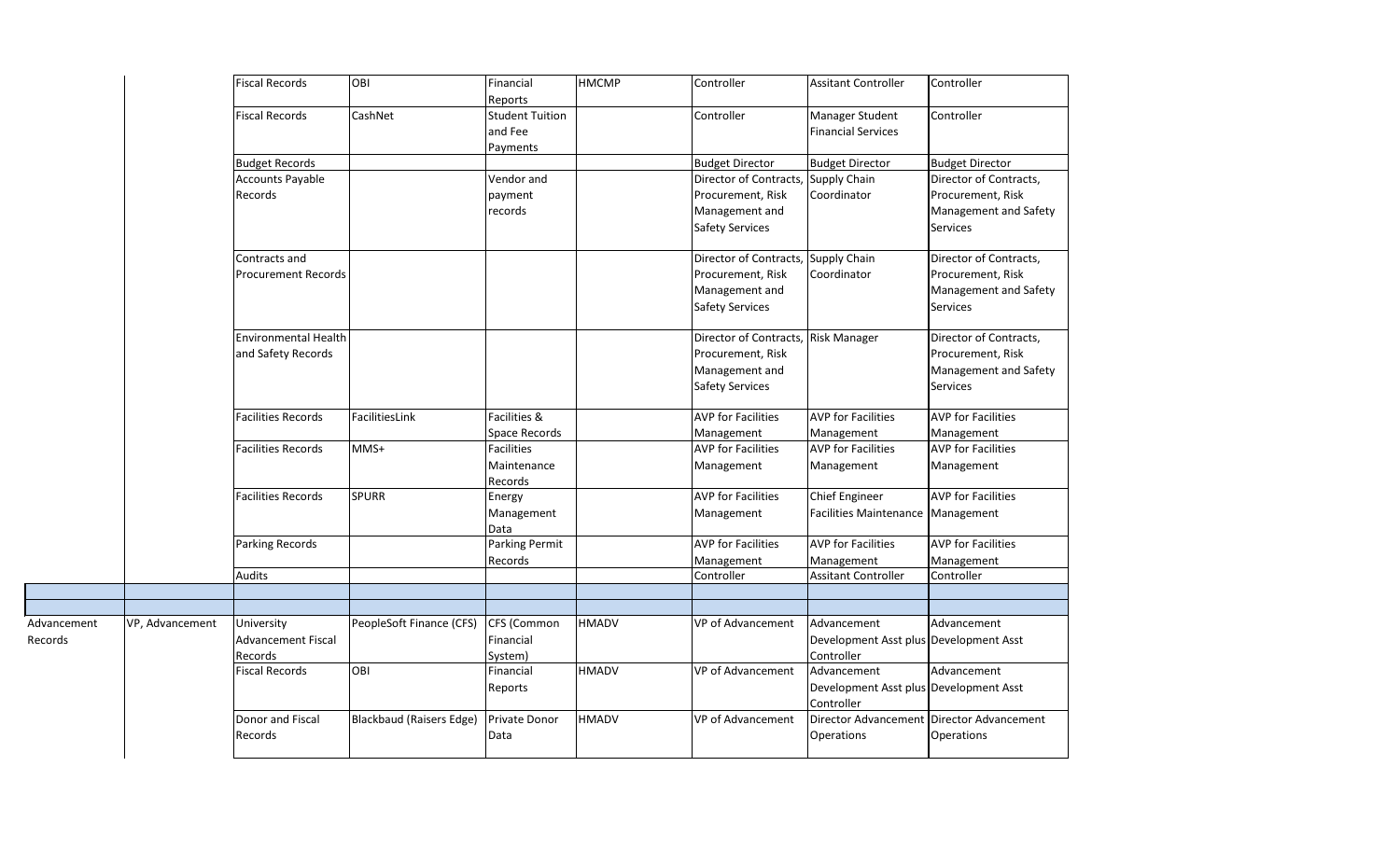|                                    |                        |                               |                    |                 |              |                             | <b>Administrative Affairs</b> |                                 |
|------------------------------------|------------------------|-------------------------------|--------------------|-----------------|--------------|-----------------------------|-------------------------------|---------------------------------|
|                                    |                        |                               |                    |                 |              |                             | Executive                     | Administrative Affairs          |
|                                    |                        | <b>CA Public Records Act</b>  |                    |                 |              | <b>VP</b> of Administrative | Administrative                | <b>Executive Administrative</b> |
|                                    |                        | <b>Requests</b>               |                    |                 |              | <b>Affairs</b>              | Assistant                     | Assistant                       |
|                                    |                        |                               |                    |                 |              |                             |                               |                                 |
|                                    |                        |                               |                    |                 |              |                             |                               |                                 |
| Personnel Records Sr. AVP APS & HR |                        | Personnel Records             | PeopleSoft HCM     | Employee        | <b>HMCMP</b> | <b>HR Office Manager</b>    | <b>APS Manager</b>            | Sr. AVP APS & HR                |
|                                    |                        |                               |                    | Personnel       |              |                             |                               |                                 |
|                                    |                        |                               |                    | Records         |              |                             |                               |                                 |
|                                    |                        |                               | PeopleSoft HCM     | Faculty         | <b>HMCMP</b> | <b>APS Manager</b>          | <b>APS Manager</b>            | Sr. AVP APS & HR                |
|                                    |                        |                               |                    | Personnel       |              |                             |                               |                                 |
|                                    |                        |                               |                    | Records         |              |                             |                               |                                 |
|                                    |                        |                               | <b>OBI</b>         | Employee        | <b>HMCMP</b> | <b>HR Office Manager</b>    | <b>APS Manager</b>            | Sr. AVP APS & HR                |
|                                    |                        |                               |                    | Records         |              |                             |                               |                                 |
|                                    |                        |                               | OBI                | Faculty         | <b>HMCMP</b> | <b>APS Manager</b>          | <b>APS Manager</b>            | Sr. AVP APS & HR                |
|                                    |                        |                               |                    | Personnel       |              |                             |                               |                                 |
|                                    |                        |                               |                    | Records         |              |                             |                               |                                 |
|                                    |                        |                               | Nolij              |                 | <b>HMSPF</b> |                             | <b>APS Manager</b>            | Sr. AVP APS & HR                |
|                                    |                        | Payroll Records               | PeopleSoft HCM     | Employee        | <b>HMCMP</b> | Controller                  | Payroll Officer               | Payroll Officer                 |
|                                    |                        |                               |                    | Payroll Records |              |                             |                               |                                 |
|                                    |                        | Payroll Records               | PeopleSoft HCM     | Employee        | <b>HMSPF</b> | Controller                  | Payroll Officer               | Payroll Officer                 |
|                                    |                        |                               |                    | Payroll Records |              |                             |                               |                                 |
|                                    |                        |                               |                    |                 |              |                             |                               |                                 |
|                                    |                        |                               |                    |                 |              |                             |                               |                                 |
| Police Records                     | <b>Chief of Police</b> | <b>University Police</b>      |                    |                 |              | Chief of Police             | Chief of Police               | Chief of Police                 |
|                                    |                        | Records                       |                    |                 |              |                             |                               |                                 |
|                                    |                        | <b>UPD</b>                    | <b>CLETS</b>       |                 |              | Chief of Police             | Chief of Police               | Chief of Police                 |
|                                    |                        |                               |                    |                 |              |                             |                               |                                 |
|                                    |                        |                               |                    |                 |              |                             |                               |                                 |
| Presidential                       | President              | Campus Policies and           |                    |                 |              | Chief of Staff              | Chief of Staff                | Chief of Staff                  |
| Records                            |                        | <b>Presidential Executive</b> |                    |                 |              |                             |                               |                                 |
|                                    |                        | <b>Orders</b>                 |                    |                 |              |                             |                               |                                 |
|                                    |                        | Campus Presidential           |                    |                 |              | Presidential Aid            | <b>Presidential Aid</b>       | Presidential Aid                |
|                                    |                        | records                       |                    |                 |              |                             |                               |                                 |
|                                    |                        | <b>Executive business</b>     |                    |                 |              | Presidential Aid            | Presidential Aid              | Presidential Aid                |
|                                    |                        | Calendars                     |                    |                 |              |                             |                               |                                 |
|                                    |                        |                               |                    |                 |              |                             |                               |                                 |
|                                    |                        |                               |                    |                 |              |                             |                               |                                 |
| Research Records                   | Dean of Research,      | <b>Fiscal Records</b>         | PeopleSoft Finance | CFS (Common     | <b>HMSPF</b> | Controller                  | <b>SPF Office Manager</b>     | Controller                      |
|                                    | Economic and           |                               |                    | Financial       |              |                             |                               |                                 |
|                                    | Community              |                               |                    | System)         |              |                             |                               |                                 |
|                                    | Development            | <b>Fiscal Records</b>         | OBI                | Financial       | <b>HMSPF</b> | Controller                  | <b>SPF Office Manager</b>     | Controller                      |
|                                    |                        |                               |                    | Reports         |              |                             |                               |                                 |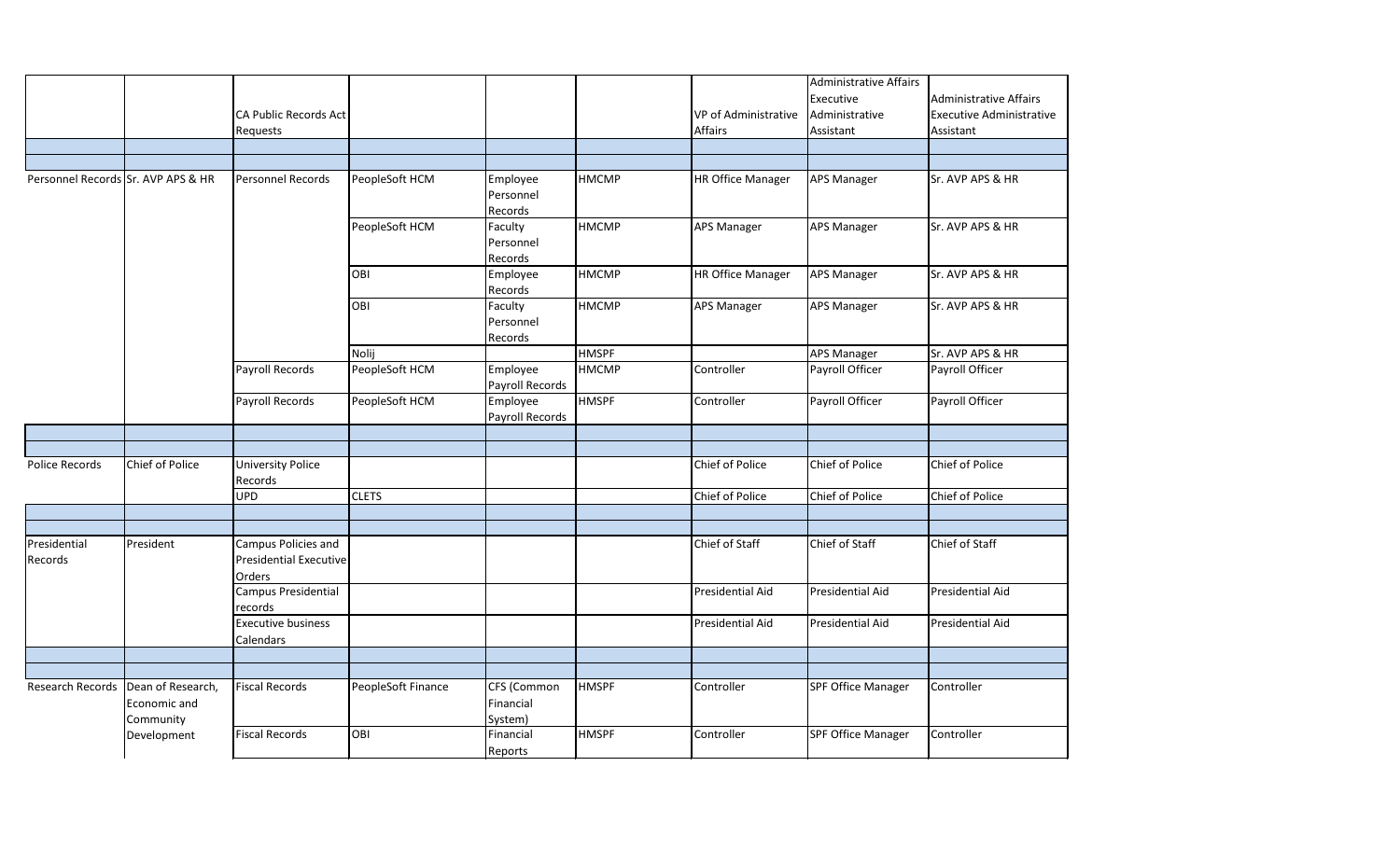| Dean of Research,             |
|-------------------------------|
| <b>Economic and Community</b> |
|                               |
| Development                   |
|                               |
|                               |
|                               |
| <b>FA Director</b>            |
|                               |
|                               |
| <b>FA Director</b>            |
|                               |
|                               |
| <b>FA Director</b>            |
|                               |
|                               |
| <b>FA Director</b>            |
|                               |
|                               |
| <b>FA Director</b>            |
|                               |
|                               |
| <b>FA Director</b>            |
|                               |
|                               |
| <b>FA Director</b>            |
|                               |
|                               |
|                               |
|                               |
|                               |
| <b>Associate Director</b>     |
| Admissions                    |
| <b>Associate Director</b>     |
| Admissions                    |
|                               |
|                               |
| Registrar                     |
|                               |
| Registrar                     |
|                               |
|                               |
|                               |
|                               |

|                        |                                                     | <b>Institutional Review</b><br><b>Board Records</b> |                                                                                                                     |                                                                        |              | Dean of Research,<br>Economic and<br>Community<br>Development | Dean of Research,<br>Economic and<br>Community<br>Development | Dean of Re<br>Economic a<br>Developme |
|------------------------|-----------------------------------------------------|-----------------------------------------------------|---------------------------------------------------------------------------------------------------------------------|------------------------------------------------------------------------|--------------|---------------------------------------------------------------|---------------------------------------------------------------|---------------------------------------|
|                        |                                                     |                                                     |                                                                                                                     |                                                                        |              |                                                               |                                                               |                                       |
| <b>Student Records</b> | VP, Student Affairs<br>and Enrollment<br>Management | <b>Financial Aid</b>                                | PeopleSoft Campus<br><b>Solutions</b>                                                                               | Student<br><b>Financial Aid</b><br>Records                             | <b>HMCMP</b> | <b>AVP EM</b>                                                 | <b>FA Assoc Director</b><br>Systems                           | <b>FA Director</b>                    |
|                        |                                                     | <b>Financial Aid</b>                                | <b>AcademicWorks</b><br>(Scholarship)                                                                               | Student<br><b>Financial Aid</b><br>Records                             | <b>HMCMP</b> | <b>AVP EM</b>                                                 | <b>FA Assoc Director</b><br>Systems                           | <b>FA Director</b>                    |
|                        |                                                     | <b>Financial Aid</b>                                | <b>STARS</b>                                                                                                        | Student<br><b>Financial Aid</b><br>Records                             | <b>HMCMP</b> | <b>AVP EM</b>                                                 | <b>FA Assoc Director</b><br>Systems                           | <b>FA Director</b>                    |
|                        |                                                     | <b>Financial Aid</b>                                | \\ad.humboldt.edu\fao\offi<br>ce\DATA                                                                               | Student<br><b>Financial Aid</b><br>Records                             | <b>HMCMP</b> | <b>AVP EM</b>                                                 | <b>FA Assoc Director</b><br>Systems                           | <b>FA Director</b>                    |
|                        |                                                     | <b>Financial Aid</b>                                | Drupal Forms site<br>http://www.humboldt.ed Financial Aid<br>u/finaidforms/                                         | Student<br>Records                                                     | <b>HMCMP</b> | <b>AVP EM</b>                                                 | <b>FA Assoc Director</b><br>Systems                           | <b>FA Director</b>                    |
|                        |                                                     | <b>Financial Aid</b>                                | Nolij                                                                                                               | Student<br><b>Financial Aid</b><br>Records                             | <b>HMCMP</b> | <b>AVP EM</b>                                                 | <b>FA Director</b>                                            | <b>FA Director</b>                    |
|                        |                                                     | <b>Financial Aid</b>                                | Student Files Scan Archive Student<br>at<br>\\ad.humboldt.edu\fao\o Records<br>ffice\01 STUDENT DOC<br><b>FILES</b> | <b>Financial Aid</b>                                                   | <b>HMCMP</b> | <b>AVP EM</b>                                                 | Associate Director<br>Admissions                              | <b>FA Director</b>                    |
|                        |                                                     | <b>Student Records</b>                              | <b>Hobsons</b>                                                                                                      | Prospect<br>Management                                                 |              | <b>AVP EM</b>                                                 | Associate Director<br>Admissions                              | Associate D<br>Admissions             |
|                        |                                                     | <b>Student Records</b>                              | <b>CSU Mentor</b>                                                                                                   | Student<br>Admissions<br>Application Data                              |              | <b>AVP EM</b>                                                 | Associate Director<br>Admissions                              | Associate D<br>Admissions             |
|                        |                                                     | <b>Student Records</b>                              | <b>DARWIN</b>                                                                                                       | <b>Student Advising</b><br>Data                                        |              | <b>AVP EM</b>                                                 | Registrar                                                     | Registrar                             |
|                        |                                                     | <b>Student Records</b>                              | MAP-Works                                                                                                           | <b>Student Advising</b><br>Records and mid-<br>semester<br>Evaluations |              | <b>VPSA</b>                                                   | Director, RAMP                                                | Registrar                             |